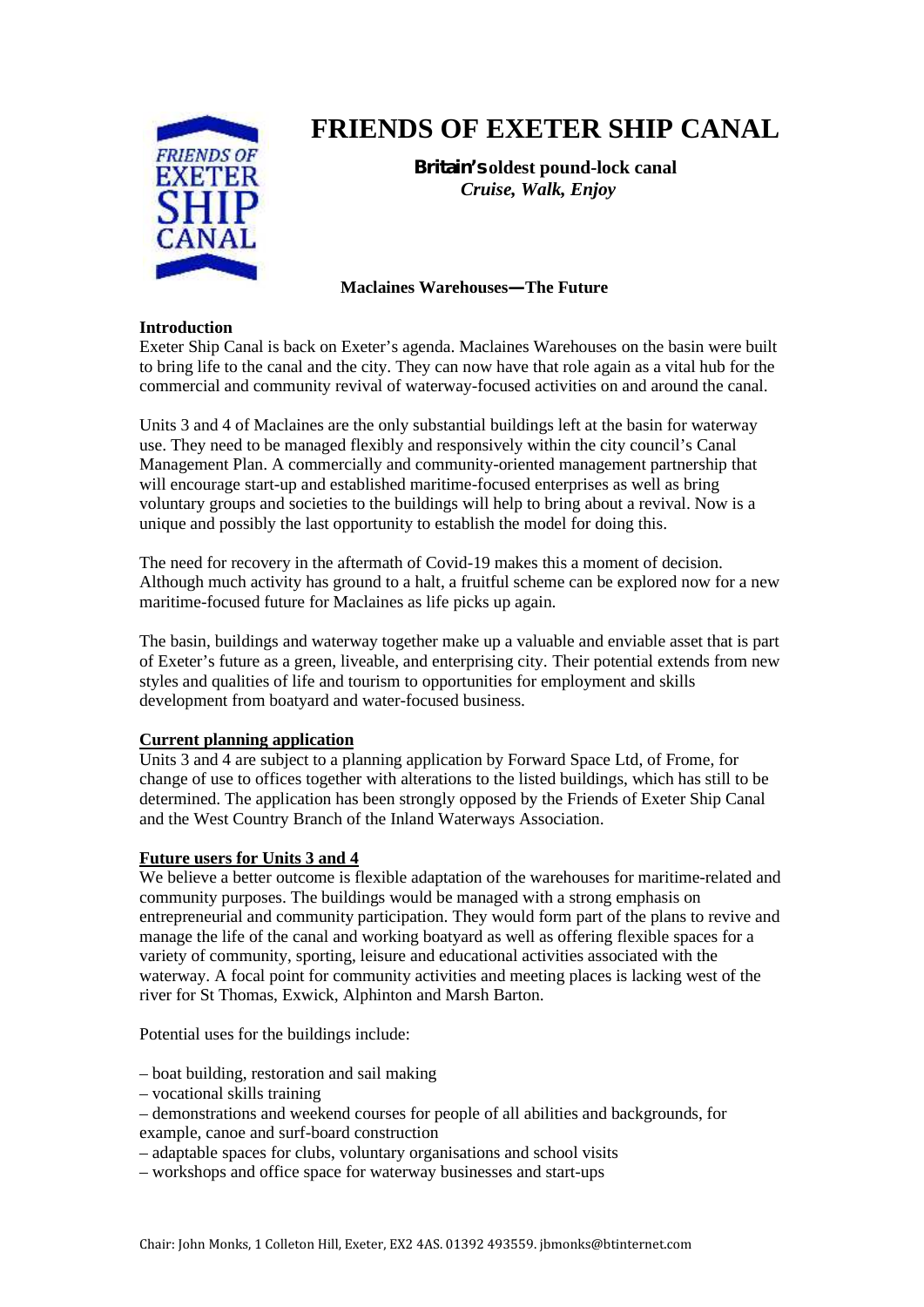- boat projects associated with the working boatyard
- craft and art studio spaces
- waterside meeting rooms for hire
- shops and produce markets encouraging produce landed by water
- a café/restaurant
- seasonal pop-ups.

An improved canal office with a visitor engagement and heritage information centre could be incorporated.

The building and its surrounds would be managed as a hub with an ethos of encouragement, adaptability, variety and collaboration in using, promoting and enjoying the waterway in every way.

#### **Why Maclaines**

**1** The canal basin was built so full economic use could be made of the canal. The basin is still the canal's principal destination for boats, visitors and waterway-related activities. The revival of the canal will continue to rely on what the basin can provide. Proximity to the city centre with its other visitor attractions and commerce makes the canal and basin a source of wider economic advantage to the city.

**2** Units 3 and 4 of Maclaines are the last unoccupied buildings on the basin that can still be returned to purposes connected with the water. Others have been let for other uses. To lose them to commercial office space will remove any meaningful value they have for the waterway. It would seriously restrict the scope for forward planning for a viable future for the canal and basin that the city council's Canal Management Plan must provide.

**3** Removing Maclaines Warehouses from waterway-related use will hinder the economic potential of the canal and basin in a number of ways. It will reduce the long-awaited advantages of freer canal navigation when the headrooms of the A379 moveable bridges are raised during planned major road improvements. The city would miss out on the full benefits of market growth for greener activities and the anticipated increases in the popularity of boating of all types. Re-generation of boat maintenance, restoration and storage and the introduction of new enterprises and commercial water-borne traffic would be hampered, as would the potential for shore-based facilities and attractions for boaters, communities and visitors. All such activities need bases of some sort at the basin.

#### **Why now**

**1** The outlook for the planned offices in Units 3 and 4 looks bleak. In these unprecedented times, new commercial office space seems a considerable gamble. Many businesses are being forced to rethink where and how work is undertaken. It is very likely a high degree of home working will continue, contributing to decreasing demand for office space. These factors create an opportunity for a new scheme of entrepreneurial and community partnership and innovation at the basin.

**2** The opportunity is for a time-limited programme of research and planning to prepare a road map for returning Units 3 and 4 to purposes focused around the waterway and to test whether they are viable as part of the Canal Management Plan.

**3** To implement this it is necessary for the city council and ECQT, as owners and landlords respectively, to agree jointly that a partnership of bodies, including themselves, comes together to assess demand and build up a business plan.

**4** Immediate aims for the partnership will be to draw in potential users and assemble evidence for commercial and community requirements that demonstrates a viable and sustainable